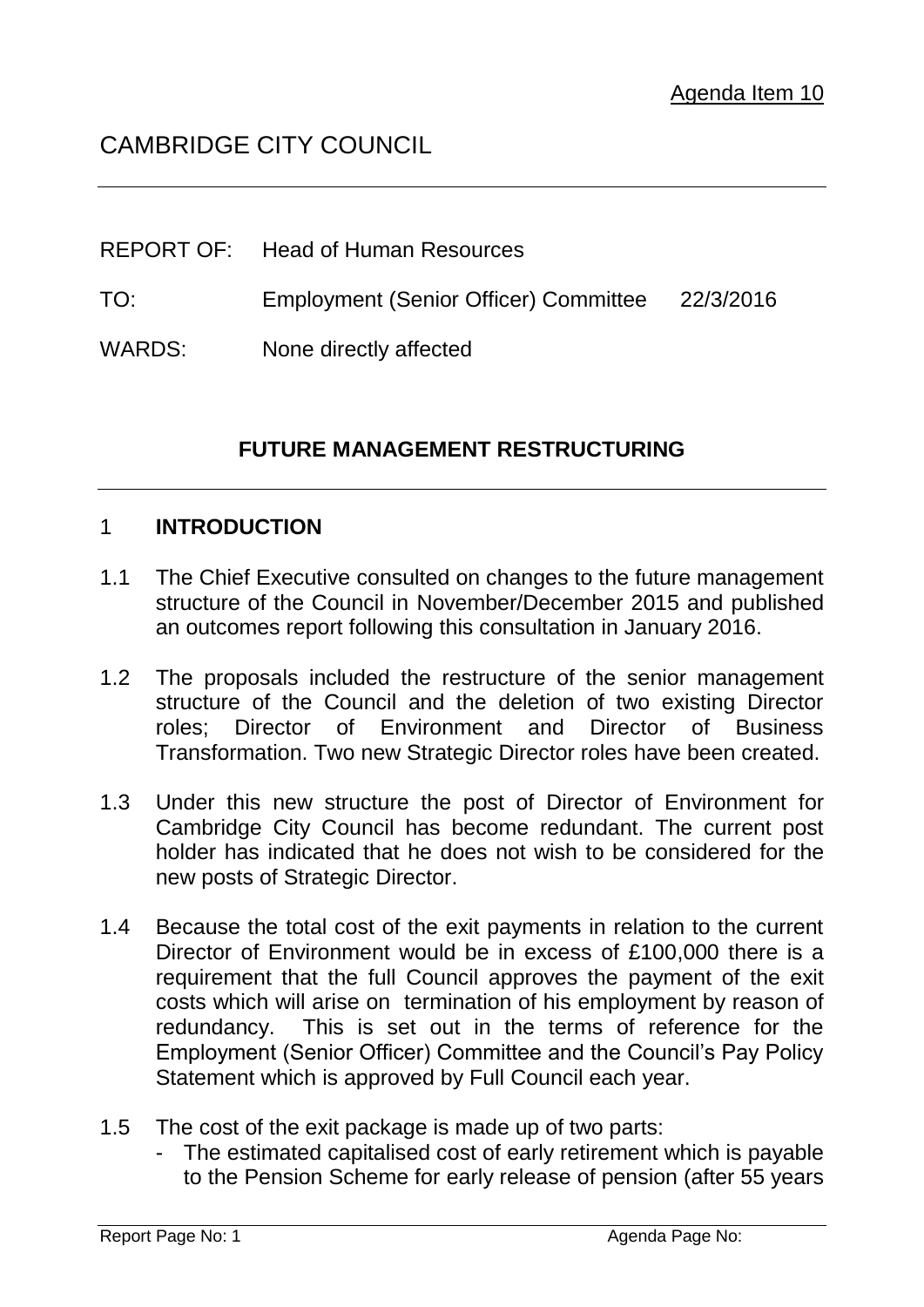of age but before normal retirement) - £76,560. This payment is made to Cambridgeshire County Council and not the employee.

- The redundancy payment of £51,230. This is payable to the employee in accordance with the Cambridge City Council's redundancy payment arrangements and the statutory redundancy scheme. The payment is based on years of local government service, age and actual weeks pay.
- The total cost is: £127,790.

## 2. **RECOMMENDATIONS**

2.1 That the full Council approves the payment of the exit costs that arise on termination of employment of the Director of Environment by reason of redundancy.

#### 3. **IMPLICATIONS**

- (a) **Financial Implications:** Redundancy and capitalised pension costs will be met in accordance with the City Council's scheme.
- (b) **Staffing Implications:** This report relates to exit payments on termination of employment. Recruitment will commence for the vacant Strategic Director role.
- (c) **Equality and Poverty Implications:** None
- (d) **Environmental Implications:** Nil.
- (e) **Procurement:** None
- (f) **Consultation and communication:** Statutory employment consultations have been followed.
- (g) **Community Safety:** None.

### **BACKGROUND PAPERS:**

Consultation document on the future management structure (November 2015)

Outcomes report on the future management structure (January 2016) Terms of Reference – Employment (Senior Officer) Committee Pay Policy Statement 2016

Report file: